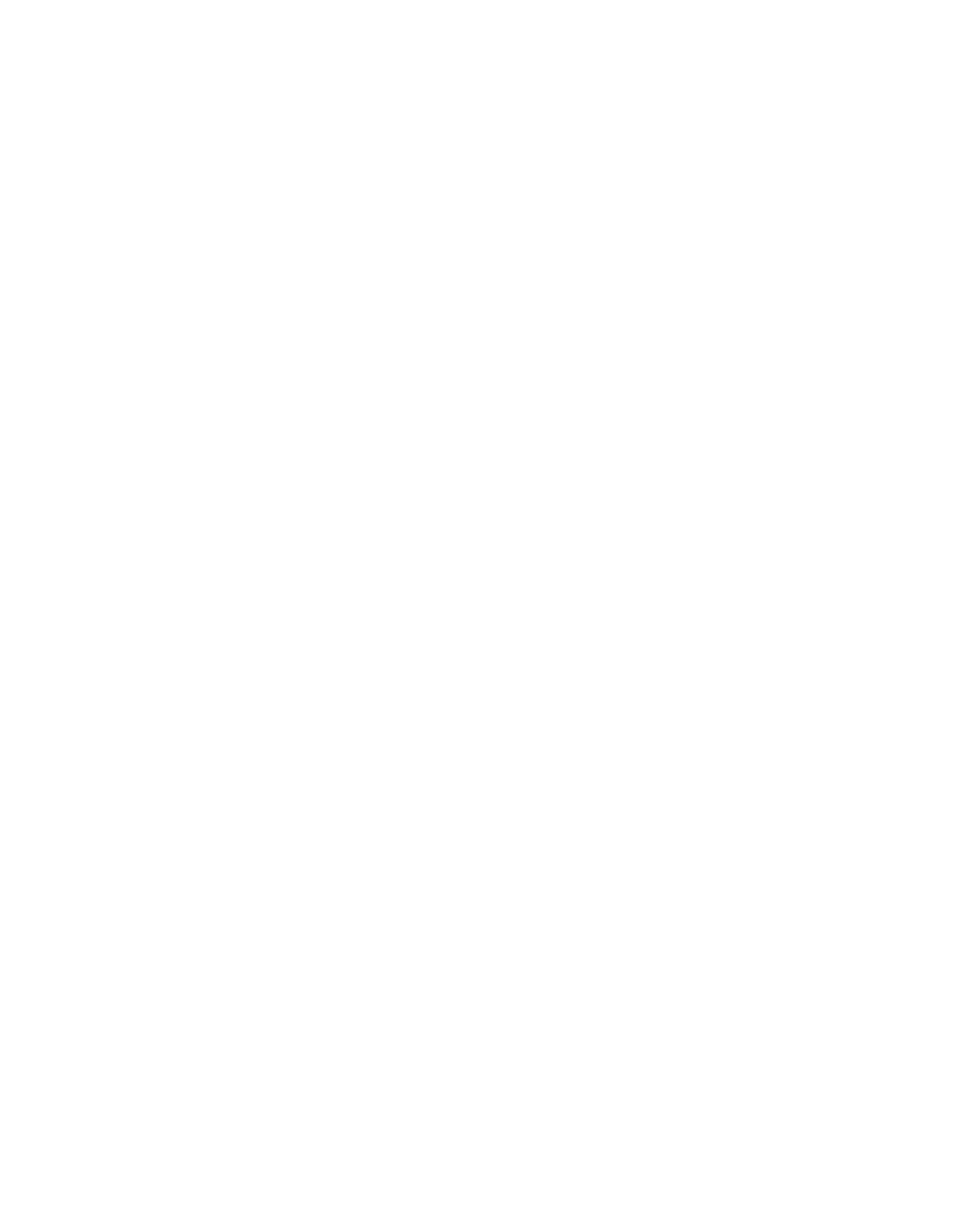#### **MLP 8, 2x2 mm Package, NA, NB & ND Options**

The MLP 8 NA, NB and ND options of the AZV99 provide a PECL/ECL level enable input  $(EN)$ . When the  $\overline{EN}$  input is LOW, the  $\overline{Q}$  and  $Q_{HG}/\overline{Q}_{HG}$  outputs pass data from the inputs. When  $\overline{EN}$  is HIGH, the  $\overline{Q}$  output continues to pass data while the  $Q_{HG}$  output is forced high and the  $\overline{Q}_{HG}$  output is forced low.

Only the  $\overline{Q}$  output operates with a current source (4 mA) to V<sub>EE</sub>. This is accomplished by internal bonding of CS-SEL. An external resistor may also be used to increase pull-down current to a maximum of 25mA (includes 4mA on-chip current source).

The AZV99NB and AZV99ND versions operates with a single ended data input (D). The  $\overline{D}$  input is internally bonded directly to the  $V_{BB}$  pin bypassing the 470 $\Omega$  bias resistor.

#### **TSSOP 8 Package (T), MLP 8 Package, (N)**

The TSSOP 8 (T) and MLP 8 (N) versions of the AZV99 provide a CMOS/TTL level enable input (EN). When the EN input is HIGH, the  $\overline{Q}$  and  $Q_{HG}/\overline{Q}_{HG}$  outputs pass data from the inputs. When EN is LOW, the  $\overline{Q}$  output continues to pass data while the  $Q_{HG}$  output is forced high and the  $\overline{Q}_{HG}$  output is forced low.

Only the  $\overline{Q}$  output operates with a current source (4 mA) to V<sub>EE</sub>. This is accomplished by internal bonding of CS-SEL. An external resistor may also be used to increase pull-down current to a maximum of 25mA (includes 4mA on-chip current source).

The TSSOP 8 (T) and MLP 8 (N) AZV99 operates with a single ended data input (D). The  $\overline{D}$  input is internally bonded directly to the  $V_{BB}$  pin bypassing the 470 $\Omega$  bias resistor.

NOTE: Specifications in the ECL/PECL tables are valid when thermal equilibrium is established.

| PIN                        | <b>FUNCTION</b>                          |
|----------------------------|------------------------------------------|
| D/D                        | Data Inputs                              |
|                            | <b>PECL Data Outputs</b>                 |
| $Q_{HG}/\overline{Q}_{HG}$ | <b>LVDS</b> Data Outputs                 |
| ${\rm V}_{\rm BB}$         | Reference Voltage Output                 |
| <b>EN-SEL</b>              | Selects Enable Logic                     |
| EN/EN                      | Enable Input                             |
| $CS-SEL$                   | Selects Q and Q Current Source Magnitude |
| $V_{\rm EE}$               | <b>Negative Supply</b>                   |
| $\frac{1}{C}$              | Positive Supply                          |

#### **PIN DESCRIPTION**

#### **ENABLE TRUTH TABLE**

| <b>EN-SEL</b>  | <b>EN/EN</b>                       |      | $Q_{HG}$ | $\mathbf{Q}_{\mathrm{HG}}$ |
|----------------|------------------------------------|------|----------|----------------------------|
| N <sub>C</sub> | PECL Low or NC                     | Data | Data     | Data                       |
|                | PECL High or $V_{CC}$              | Data | High     | Low                        |
| $V_{EE}^{-1}$  | CMOS/TTL Low, $V_{EE}$ or NC       | Data | High     | Low                        |
| $V_{EE}$       | CMOS/TTL High or $V_{CC}^2$        | Data | Data     | Data                       |
|                | connections must be loss than $10$ |      |          |                            |

EN-SEL connections must be less than  $1\Omega$ .

<sup>2</sup> An external ≤20kΩ pull-up resistor between EN and V<sub>CC</sub> ensures a High when the EN pin is not driven.



#### **CURRENT SOURCE TRUTH TABLE**

| <b>CS-SEL</b> |                                                                |            |
|---------------|----------------------------------------------------------------|------------|
| NC            | 4mA typ.                                                       | 4mA typ.   |
| $V_{EE}^{-1}$ | 8mA typ.                                                       | 8mA typ.   |
|               |                                                                | $4mA$ typ. |
|               | <sup>1</sup> CS-SEL connections must be less than 1 $\Omega$ . |            |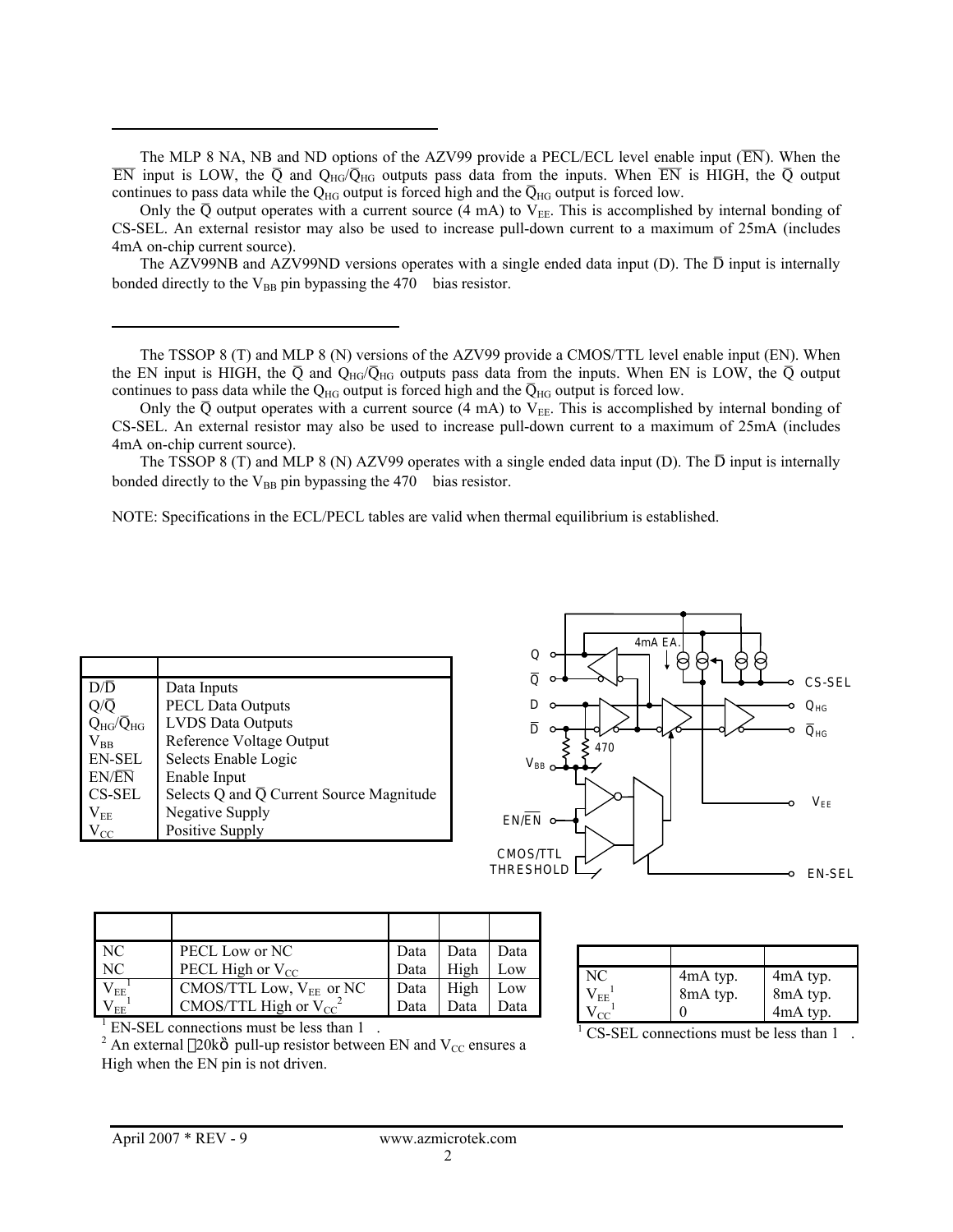| <b>Symbol</b>    | Characteristic                                                                                                                                       | Rating                              | Unit    |
|------------------|------------------------------------------------------------------------------------------------------------------------------------------------------|-------------------------------------|---------|
| $V_{CC}$         | Power Supply                                                                                                                                         | 0 to $+6.0$                         | Vdc     |
| $V_{1}$          | Input Voltage                                                                                                                                        | 0 to $+6.0$                         | Vdc     |
| $V_{D/D}$        | $D/\overline{D}$ Input Voltage                                                                                                                       | $\pm 0.75$ with respect to $V_{BB}$ | Vdc     |
| $I_{\text{OUT}}$ | <b>Output Current</b><br>Q/Q<br>$-$ Continuous<br>Q/Q<br>— Surge<br>— Continuous $Q_{HG}/\overline{Q}_{HG}$<br>$Q_{HG}/\overline{Q}_{HG}$<br>— Surge | 25<br>50<br>10                      | mA      |
| $T_A$            | <b>Operating Temperature Range</b>                                                                                                                   | $-40$ to $+85$                      | $\circ$ |
| $T_{\rm STG}$    | Storage Temperature Range                                                                                                                            | $-65$ to $+150$                     | $\circ$ |

**Absolute Maximum Ratings are those values beyond which device life may be impaired.**

### **100K LVPECL DC Characteristics**  $(V_{EE} = GND, V_{CC} = +3.3V)$

| <b>Symbol</b><br><b>Characteristic</b> |                                                                                                           |                    | $-40^{\circ}$ C  | $0^{\circ}C$       |                  | $25^{\circ}$ C     |                  | $85^{\circ}$ C     |                  | Unit |
|----------------------------------------|-----------------------------------------------------------------------------------------------------------|--------------------|------------------|--------------------|------------------|--------------------|------------------|--------------------|------------------|------|
|                                        |                                                                                                           | Min                | <b>Max</b>       | Min                | <b>Max</b>       | Min                | Max              | Min                | <b>Max</b>       |      |
| $V_{OH}$                               | $\overline{Q/Q}$<br>Output HIGH Voltage <sup>1,2</sup>                                                    | 2255               | 2465             | 2275               | 2465             | 2275               | 2465             | 2275               | 2465             | mV   |
| $V_{OL}$                               | Output LOW Voltage <sup>1,2</sup><br>Q/Q                                                                  | 1375               | 1745             | 1400               | 1680             | 1400               | 1680             | 1400               | 1680             | mV   |
| V <sub>IH</sub>                        | Input HIGH Voltage<br>$D/\overline{D}^1$ , EN (EN-SEL open) <sup>1</sup><br>EN (EN-SEL tied to $V_{EF}$ ) | 2135<br>2000       | 2560<br>$V_{CC}$ | 2135<br>2000       | 2560<br>$V_{CC}$ | 2135<br>2000       | 2560<br>$V_{CC}$ | 2135<br>2000       | 2560<br>$V_{CC}$ | mV   |
| $V_{IL}$                               | Input LOW Voltage<br>$D/\overline{D}^1$ , EN (EN-SEL open) <sup>1</sup><br>EN (EN-SEL tied to $V_{EF}$ )  | 1400<br><b>GND</b> | 1825<br>800      | 1400<br><b>GND</b> | 1825<br>800      | 1400<br><b>GND</b> | 1825<br>800      | 1400<br><b>GND</b> | 1825<br>800      | mV   |
| $V_{BB}$                               | Reference Voltage <sup>1</sup>                                                                            | 1910               | 2050             | 1910               | 2050             | 1910               | 2050             | 1910               | 2050             | mV   |
| $I_{IL}$                               | $EN^3$<br><b>Input LOW Current</b>                                                                        | 0.5                |                  | 0.5                |                  | 0.5                |                  | 0.5                |                  | μA   |
| $I_{IH}$                               | Input HIGH Current $EN3$                                                                                  |                    | 150              |                    | 150              |                    | 150              |                    | 150              | μA   |
| $I_{EE}$                               | Power Supply Current <sup>2</sup>                                                                         |                    | 48               |                    | 48               |                    | 48               |                    | 52               | mA   |

 $1.$  Voltage levels vary 1:1 with V<sub>CC</sub>.

2. Specified with CS-SEL open.<br>3. Specified with EN-SEL open.

Specified with EN-SEL open.

| <b>Symbol</b>   | ---<br><b>Characteristic</b>                          | $-40^{\circ}$ C | $\tilde{}$ | $0^{\circ}C$ |            | $25^{\circ}$ C |            | $85^{\circ}$ C |          | Unit |
|-----------------|-------------------------------------------------------|-----------------|------------|--------------|------------|----------------|------------|----------------|----------|------|
|                 |                                                       | Min             | <b>Max</b> | Min          | <b>Max</b> | Min            | <b>Max</b> | Min            | Max      |      |
| $V_{OH}$        | Output HIGH Voltage <sup>1,2</sup><br>Q/Q             | 3955            | 4165       | 3975         | 4165       | 3975           | 4165       | 3975           | 4165     | mV   |
| $V_{OL}$        | Output LOW Voltage <sup>1,2</sup><br>$Q/\overline{Q}$ | 3075            | 3445       | 3100         | 3380       | 3100           | 3380       | 3100           | 3380     | mV   |
|                 | Input HIGH Voltage                                    |                 |            |              |            |                |            |                |          |      |
| $V_{IH}$        | $D/\overline{D}^1$ , EN (EN-SEL open) <sup>1</sup>    | 3835            | 4260       | 3835         | 4260       | 3835           | 4260       | 3835           | 4260     | mV   |
|                 | $EN$ (EN-SEL tied to $V_{EF}$ )                       | 2000            | $V_{CC}$   | 2000         | $V_{CC}$   | 2000           | $V_{CC}$   | 2000           | $V_{CC}$ |      |
|                 | Input LOW Voltage                                     |                 |            |              |            |                |            |                |          |      |
| $V_{IL}$        | $D/\overline{D}^1$ , EN (EN-SEL open) <sup>1</sup>    | 3100            | 3525       | 3100         | 3525       | 3100           | 3525       | 3100           | 3525     | mV   |
|                 | EN (EN-SEL tied to $V_{EF}$ )                         | <b>GND</b>      | 800        | <b>GND</b>   | 800        | <b>GND</b>     | 800        | <b>GND</b>     | 800      |      |
| $V_{BB}$        | Reference Voltage <sup>1</sup>                        | 3610            | 3750       | 3610         | 3750       | 3610           | 3750       | 3610           | 3750     | mV   |
| $1_{\text{IL}}$ | $EN^3$<br><b>Input LOW Current</b>                    | 0.5             |            | 0.5          |            | 0.5            |            | 0.5            |          | μA   |
| $I_{IH}$        | Input HIGH Current $EN3$                              |                 | 150        |              | 150        |                | 150        |                | 150      | μA   |
| $I_{EE}$        | Power Supply Current <sup>2</sup>                     |                 | 48         |              | 48         |                | 48         |                | 52       | mA   |

### **100K PECL DC Characteristics**  $(V_{EE} = GND, V_{CC} = +5.0V)$

1. Voltage levels vary 1:1 with V<sub>CC</sub>.<br>2. Specified with CS-SEL open.<br>3. Specified with EN-SEL open.

Specified with CS-SEL open.

Specified with EN-SEL open.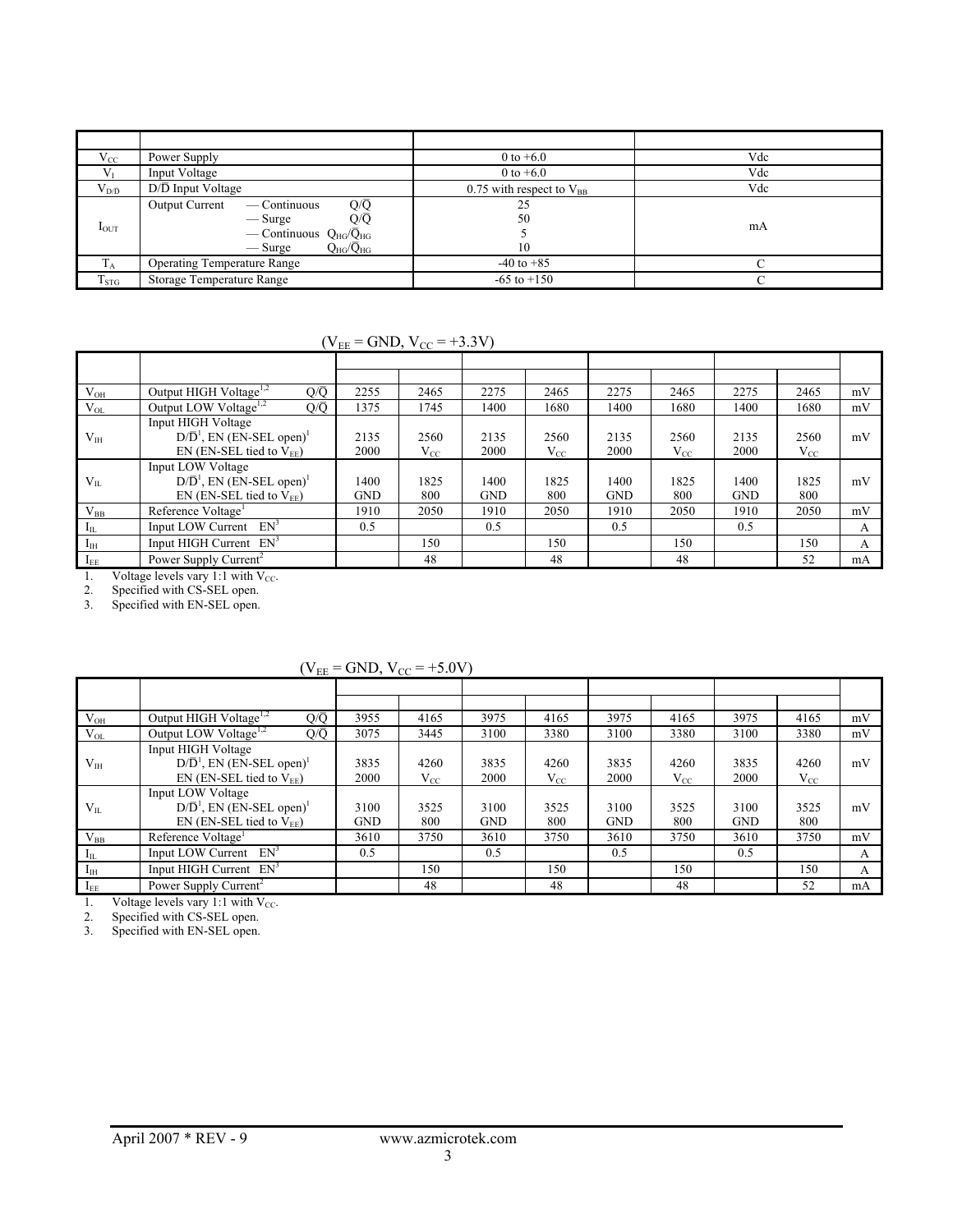| <b>Symbol</b>         | Characteristic                             |       | $-40^{\circ}$ C |       | $0^{\circ}C$ | $25^{\circ}$ C<br>$85^{\circ}$ C |            |       |      | Unit |
|-----------------------|--------------------------------------------|-------|-----------------|-------|--------------|----------------------------------|------------|-------|------|------|
|                       |                                            | Min   | Max             | Min   | Max          | Min                              | <b>Max</b> | Min   | Max  |      |
| $V_{OH}$              | Output HIGH Voltage                        |       | 1600            |       | 1600         |                                  | 1600       |       | 1600 | mV   |
| $V_{OL}$              | Output LOW Voltage                         | 900   |                 | 900   |              | 900                              |            | 900   |      | mV   |
| $V_{OC}$              | Output Common Mode Voltage <sup>2</sup>    | 1125  | 1375            | 1125  | 1375         | 1125                             | 1375       | 1125  | 1375 | mV   |
| $\Delta V_{OC}$       | Change in Common Mode Voltage <sup>3</sup> | $-50$ | 50              | $-50$ | 50           | $-50$                            | 50         | $-50$ | 50   | mV   |
| $V_{\text{OUT}}$      | Single-Ended Output Swing                  | 250   | 450             | 250   | 450          | 250                              | 450        | 250   | 450  | mV   |
| $V_{\text{DIFF~OUT}}$ | Differential Output Swing                  | 500   | 900             | 500   | 900          | 500                              | 900        | 500   | 900  | mV   |

#### **LVDS DC Characteristics for**  $Q_{HG}/Q_{HG}$  **Outputs<sup>1</sup> (V<sub>EE</sub> = GND, V<sub>CC</sub> = +3.0V to +5.5V)**

1. Specified with 100Ω resistor connecting Q<sub>HG</sub> and  $\overline{Q}_{HG}$  together.<br>2. Common mode voltage is the center voltage between Q<sub>HG</sub> and  $\overline{Q}_{H}$ 

2. Common mode voltage is the center voltage between  $Q_{HG}$  and  $\overline{Q}_{HG}$  during a steady state.<br>3. Change in common mode voltage is the difference between common mode voltages at o

Change in common mode voltage is the difference between common mode voltages at opposite binary states.

|  | AC Characteristics ( $V_{EE}$ = GND, $V_{CC}$ = +3.0V to +5.5V) |  |
|--|-----------------------------------------------------------------|--|
|--|-----------------------------------------------------------------|--|

| <b>Symbol</b>               | Characteristic                                        |                           |     | $-40^{\circ}$ C                     |      |     | $0^{\circ}C$ |      | $25^{\circ}$ C |     | $85^{\circ}$ C |     |     | Unit |    |
|-----------------------------|-------------------------------------------------------|---------------------------|-----|-------------------------------------|------|-----|--------------|------|----------------|-----|----------------|-----|-----|------|----|
|                             |                                                       |                           | Min | $\mathbf{v}_{\mathbf{v}\mathbf{p}}$ | Max  | Min | I'vp         | Max  | Min            | Tvp | Max            | Min | Tvp | Max  |    |
|                             | Propagation Delay                                     |                           |     |                                     |      |     |              |      |                |     |                |     |     |      |    |
| $t_{\rm PLH} / t_{\rm PHL}$ | D to $\overline{Q}/\overline{Q}$ Outputs <sup>1</sup> | (SE)                      |     |                                     | 400  |     |              | 400  |                |     | 400            |     |     | 430  | ps |
|                             | D to $Q_{HG}/\overline{Q}_{HG}$ Outputs <sup>2</sup>  | (SE)                      |     |                                     | 550  |     |              | 550  |                |     | 550            |     |     | 630  |    |
| $t_{SKEW}$                  | Duty Cycle Skew $Q/\overline{Q}^3$                    | (SE)                      |     |                                     | 20   |     |              | 20   |                |     | 20             |     |     | 20   | ps |
| $V_{PP}(AC)$                | Differnetial Input Swing <sup>4</sup>                 |                           | 80  |                                     | 1000 | 80  |              | 1000 | 80             |     | 1000           | 80  |     | 1000 | mV |
|                             | <b>Output Rise/Fall Times</b>                         |                           |     |                                     |      |     |              |      |                |     |                |     |     |      |    |
| $t_r / t_f$                 | $(20\% - 80\%)$                                       | 0/Ō                       | 100 |                                     | 260  | 100 |              | 260  | 100            |     | 260            | 100 |     | 260  | ps |
|                             |                                                       | $\rm Q_{HG}/\bar{Q}_{HG}$ | 180 |                                     | 280  | 180 |              | 280  | 180            |     | 280            | 180 |     | 280  |    |

1. Specified with CS-SEL connected to V<sub>EE</sub> and  $\overline{Q/Q}$  with AC coupled 50Ω loads.

2. Specified with 100Ω resistor connecting Q<sub>HG</sub> and  $\overline{Q}_{HG}$  together.<br>3. Duty cycle skew is the difference between a t<sub>PLH</sub> and t<sub>PHL</sub> propage

3. Duty cycle skew is the difference between a t<sub>PLH</sub> and t<sub>PHL</sub> propagation delay through a device.

4. The peak-to-peak differential input swing is the range for which AC parameters guaranteed.  $V_D$  and  $V_D$  must remain within the range of  $\pm 750$  mV with respect to V<sub>BB</sub>.

#### **AC PP INPUT**

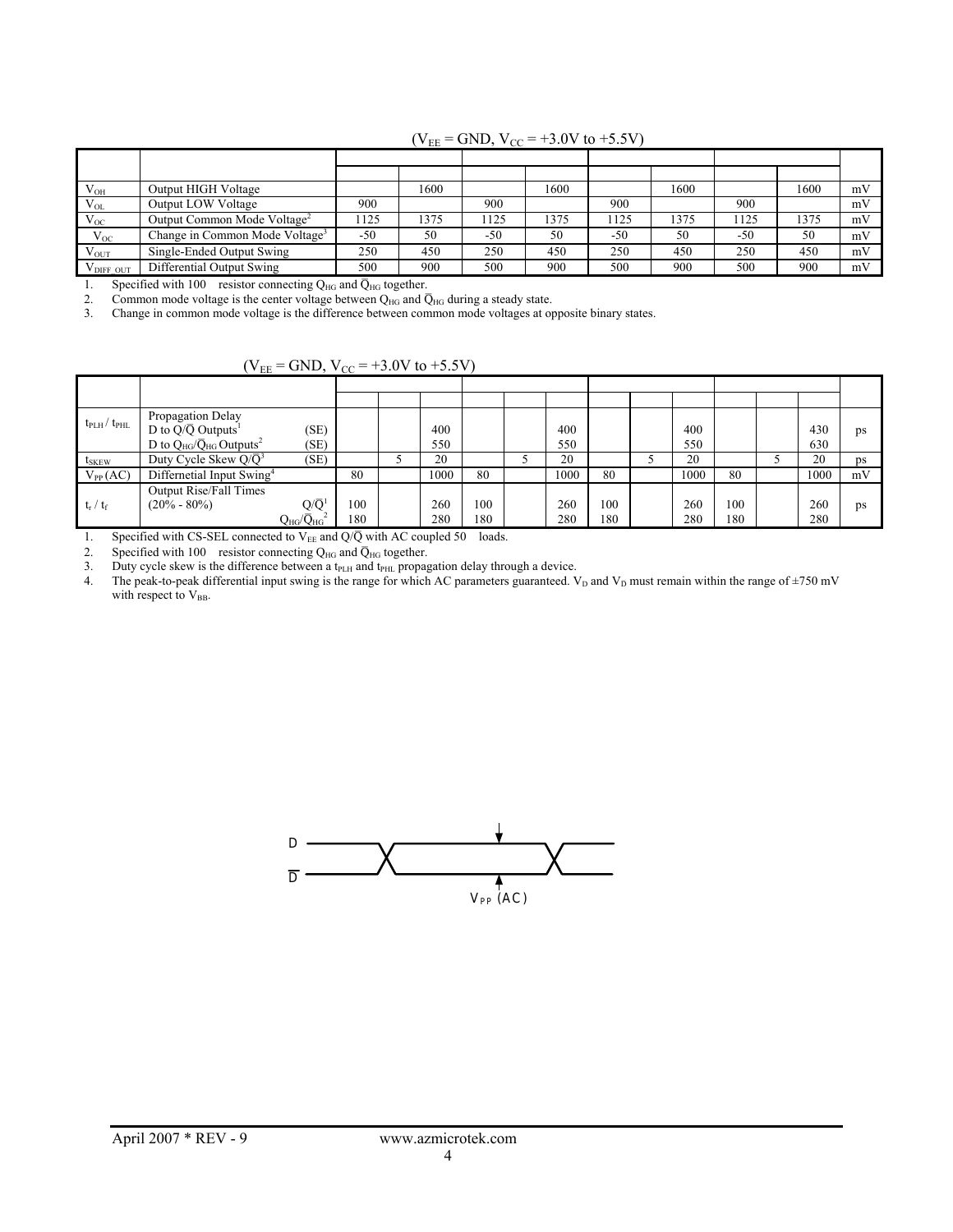

**S12, D to Q, 50 Ω AC load on Q**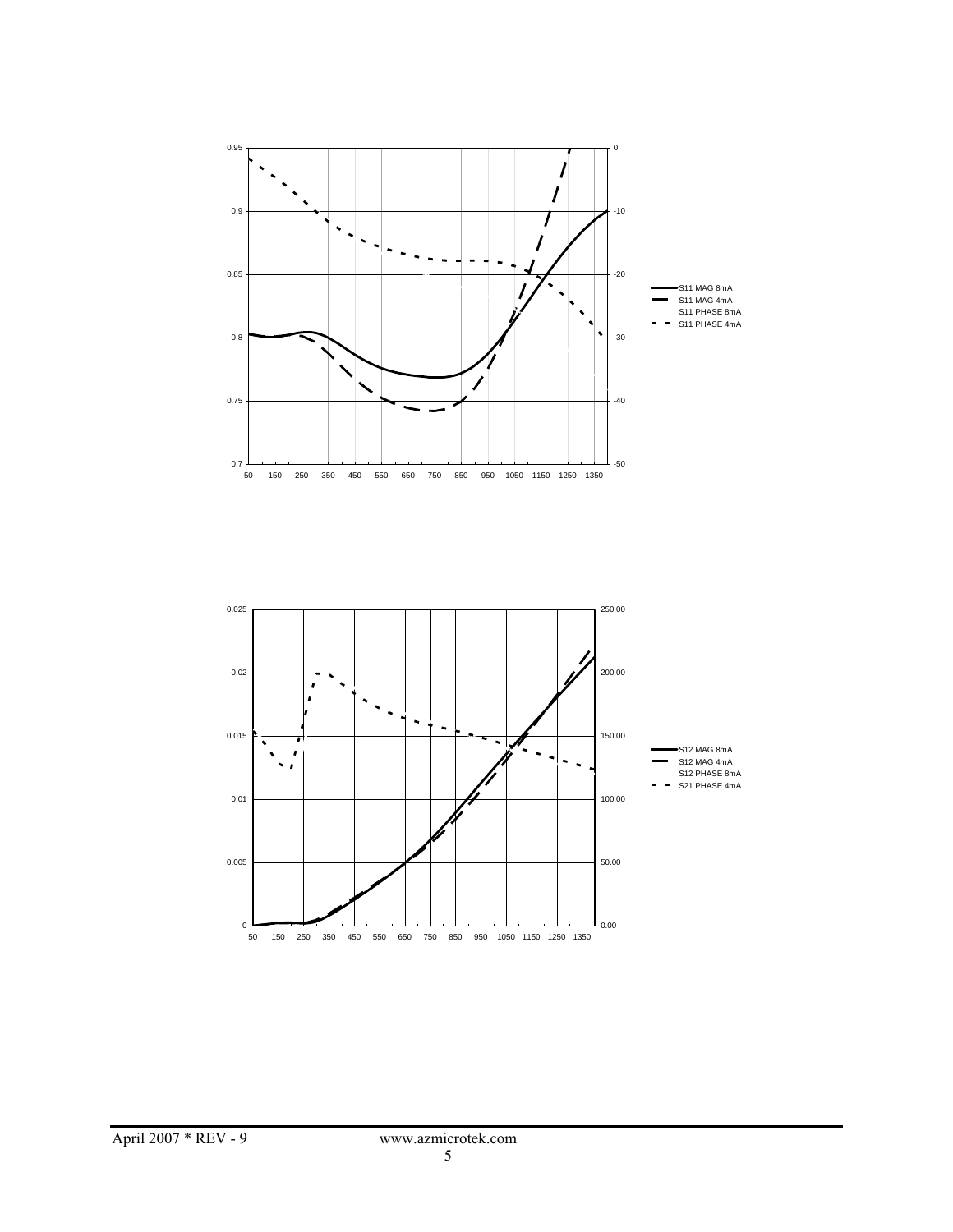





**S22, D to Q, 50 Ω AC load on Q**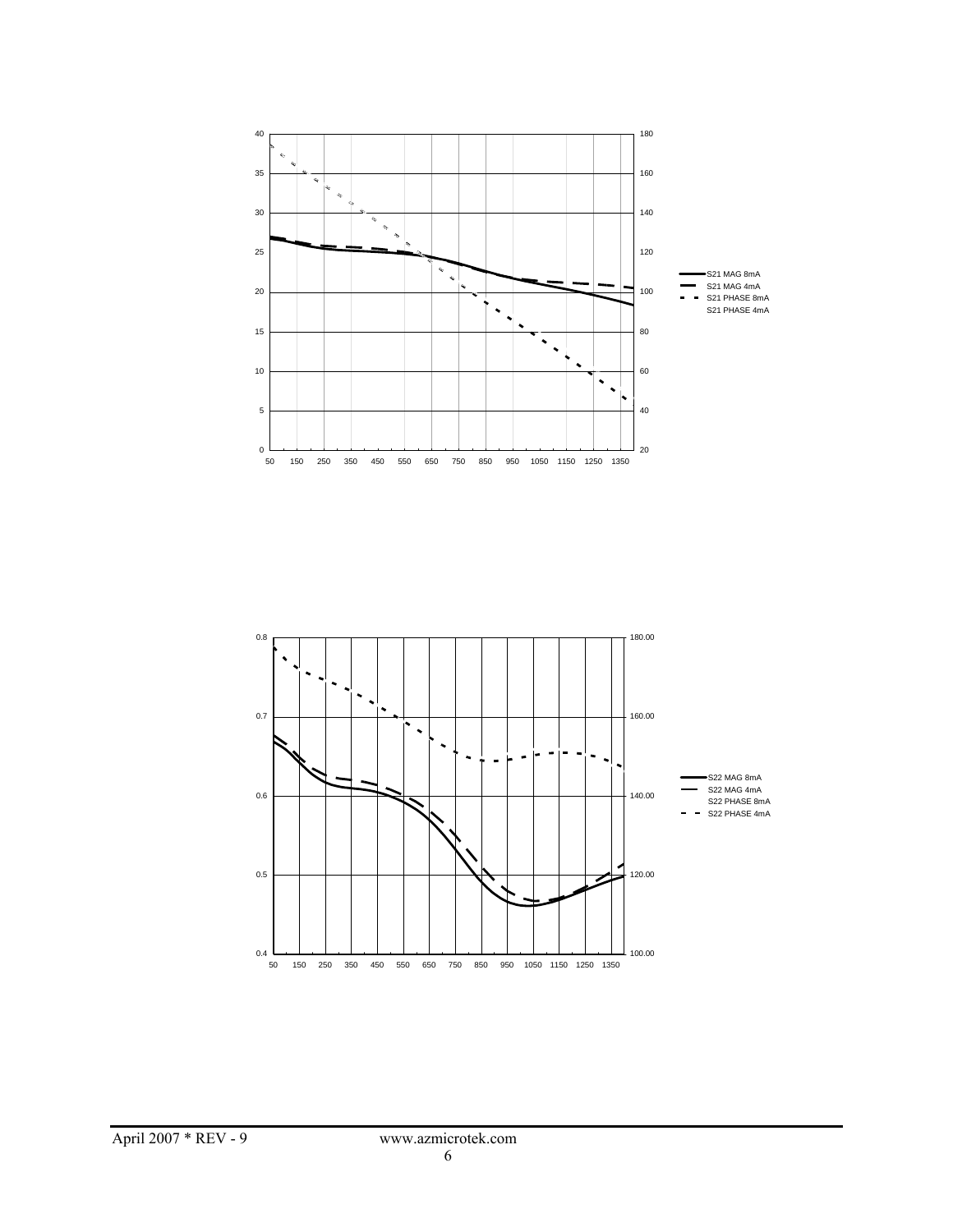

# **Application Circuit for CMOS Inputs**

| Input<br><b>Type</b> | AC<br>Coupled<br>$(C2$ in<br>circuit) | DC<br>Coupled<br>(C2)<br>shorted) |
|----------------------|---------------------------------------|-----------------------------------|
| 3.3 V<br><b>CMOS</b> | $1.1 \text{ k}\Omega$                 | $2.0 \text{ k}\Omega$             |
| 5 V CMOS             | 1.6 k $\Omega$                        | $3.3 \text{ k}\Omega$             |

 $\frac{5 \text{ V CMOS}}{1 \text{ R1} \text{ should be chosen so that the input swing on the D input}}$ with respect to  $\overline{D}$  is in the range of  $\pm 80$  to  $\pm 1000$  mV, per the AC Characteristics table and the D input is  $\leq \pm 750$  mV with respect to  $V_{BB}$ .

### **Recommended Component Values for CMOS Single Ended Inputs**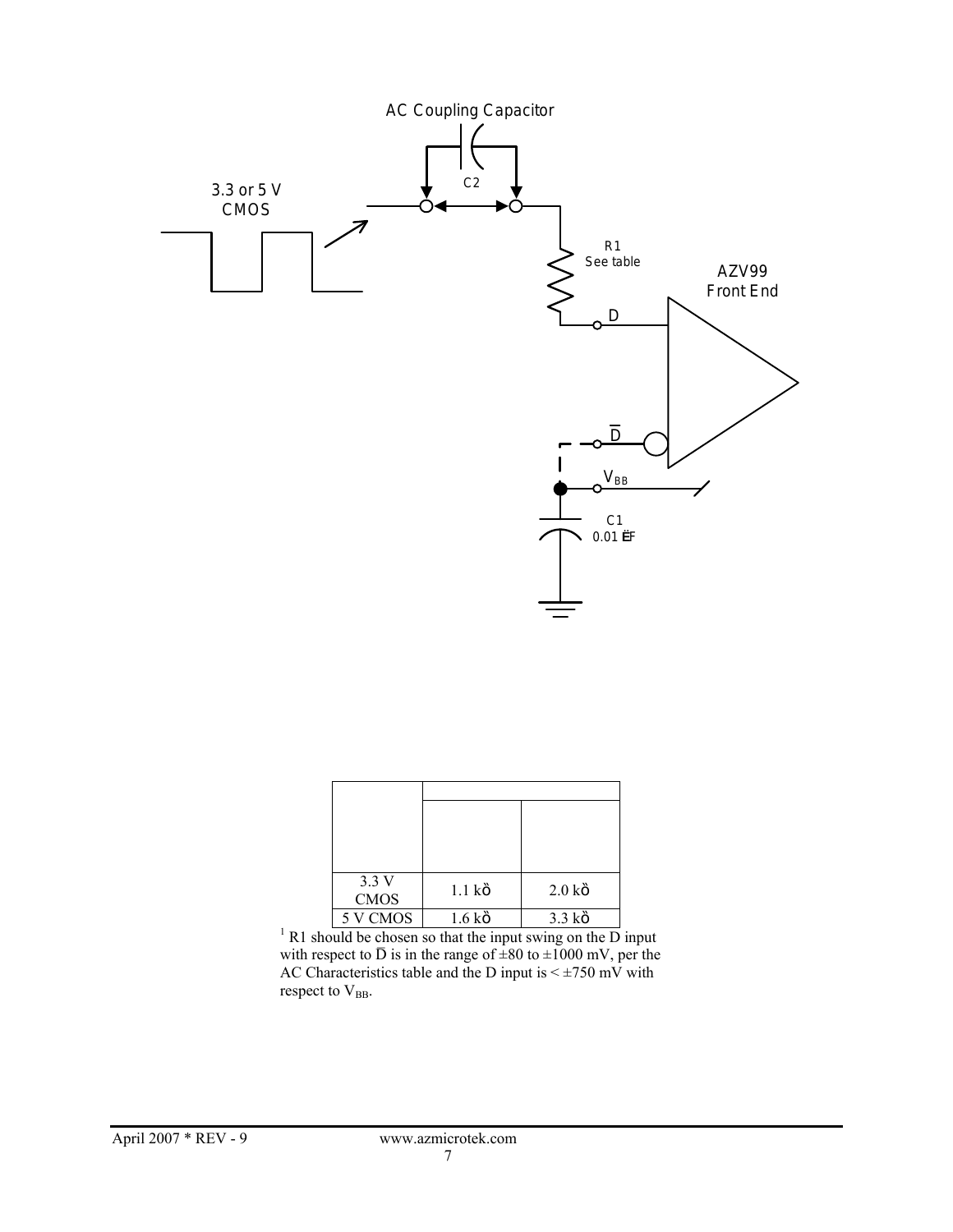

Bottom Center Pad may be left open or tied to V<sub>EE</sub>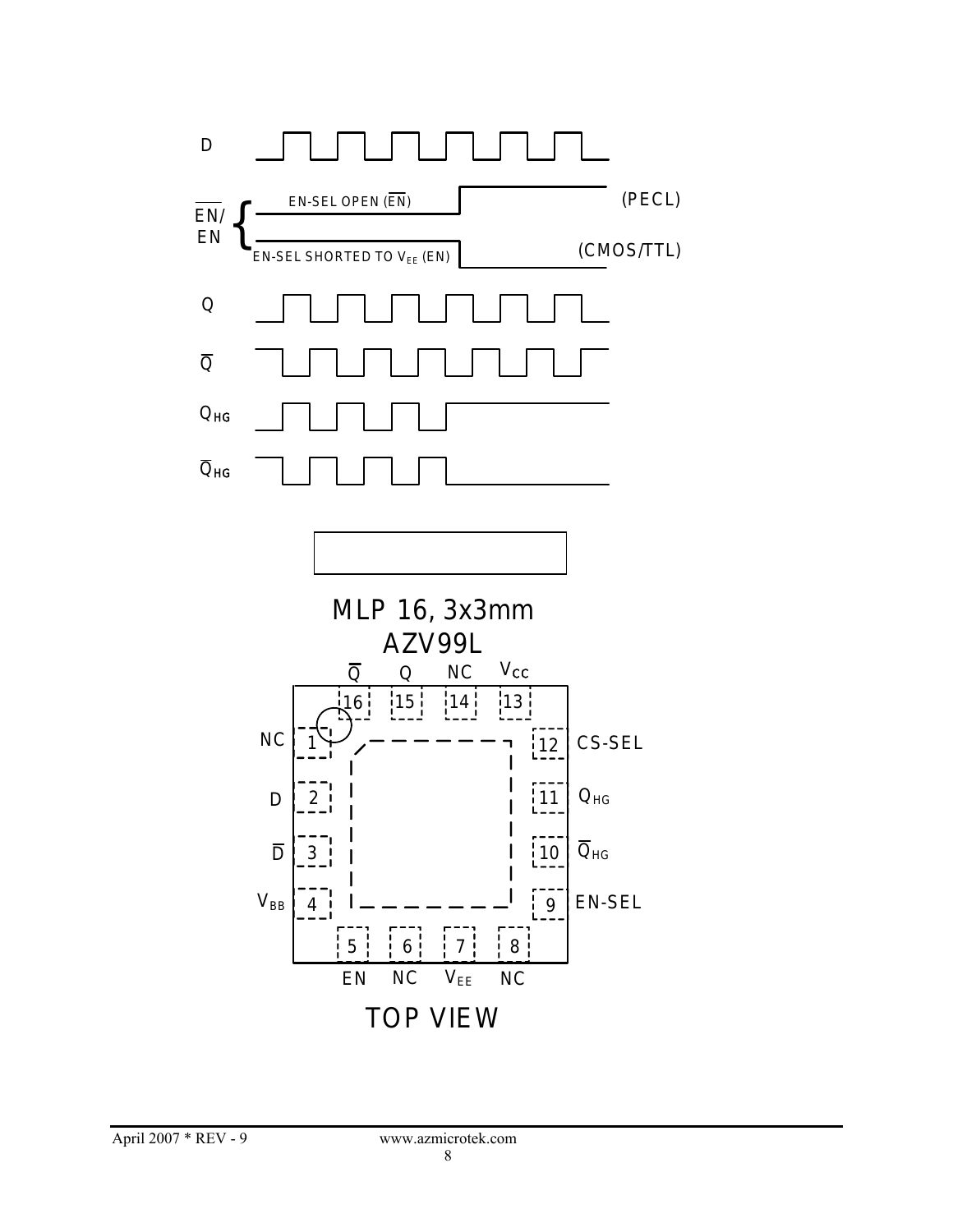

**EN operation follows PECL functionality. See the Timing Diagram.** 



**Bottom Center Pad is the VEE return.** 



**Bottom Center Pad may be left open**  or tied to V<sub>EE</sub>. Pin 5 is the V<sub>EE</sub> return.



**Bottom Center Pad may be left open**  or tied to  $V_{EE}$ . Pin 4 is the  $V_{EE}$  return.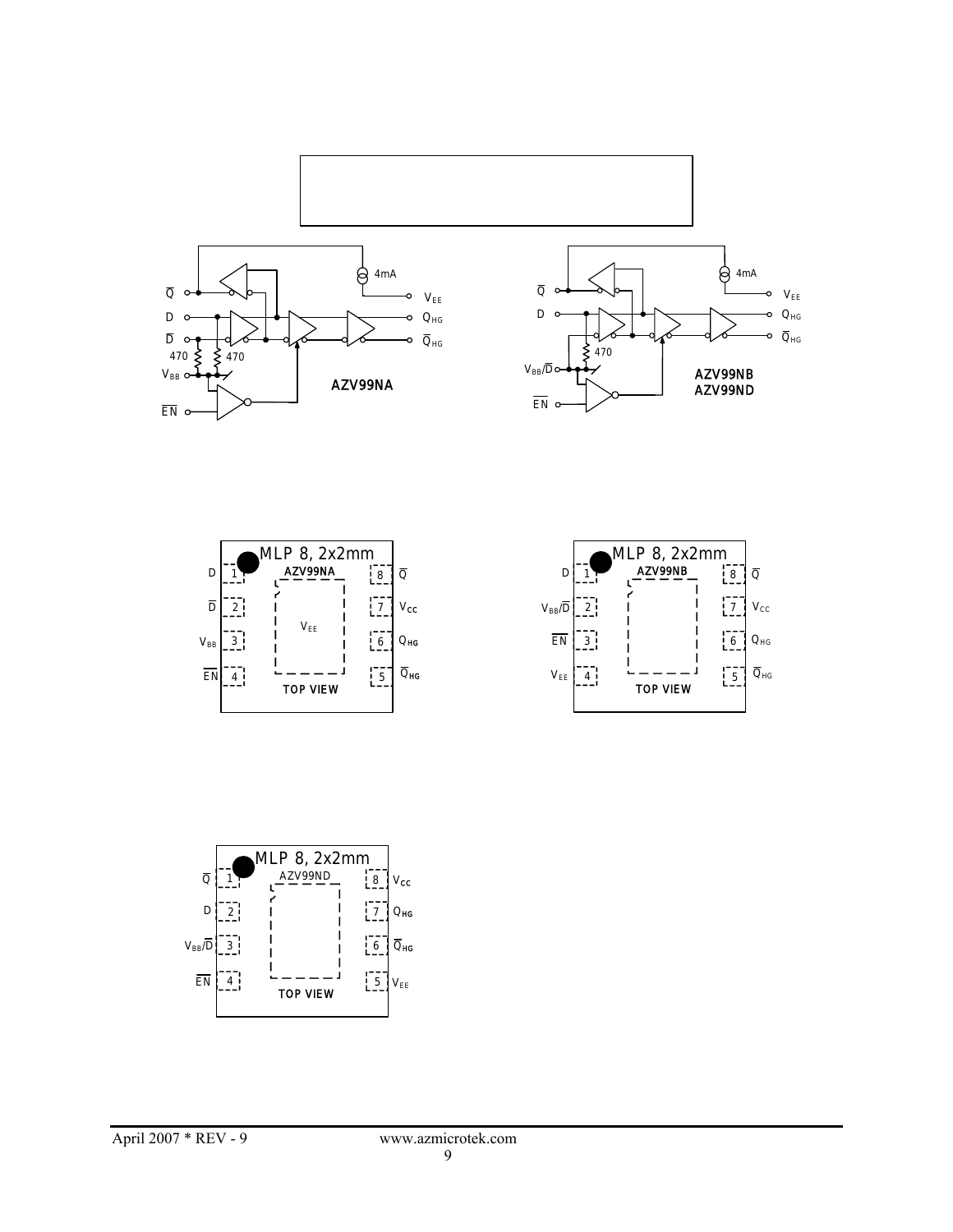### **LOGIC DIAGRAM AND PINOUTS FOR AZV99T, AZV99N**



### **EN follows CMOS/TTL functionality. See the Timing Diagram.**



**Bottom Center Pad may be left open**  or tied to V<sub>EE</sub>. Pin 5 is the V<sub>EE</sub> return.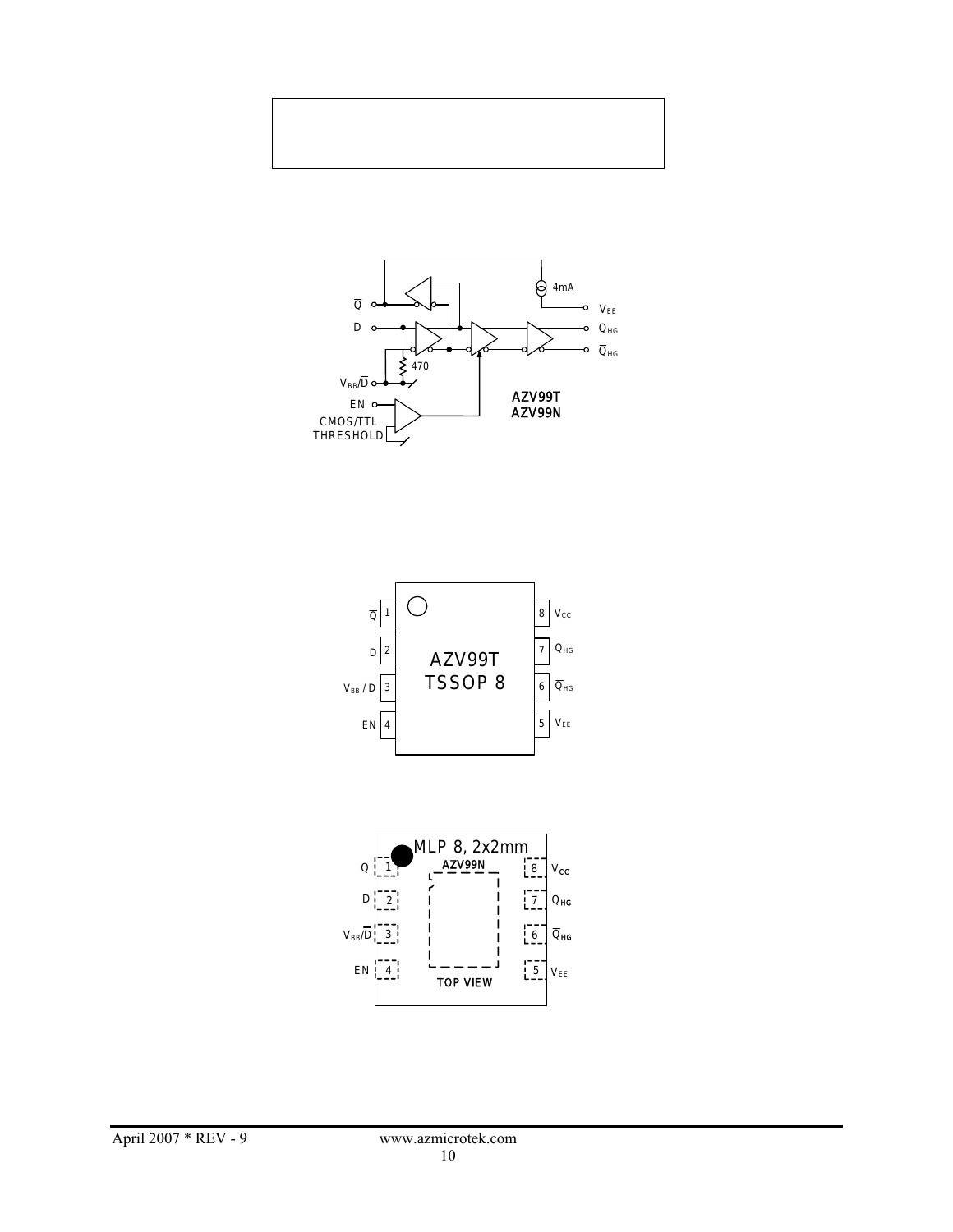### **AZV99 DIE:**

# **DIE PAD COORDINATES**



# **PAD COORDINATES<sup>1</sup>**

| <b>NAME</b> | <b>PAD DESIGNATION</b>           |            | <b>PAD CENTERS</b> |
|-------------|----------------------------------|------------|--------------------|
|             |                                  | X(Microns) | Y(Microns)         |
| A           | D                                | $-342.5$   | 312.5              |
| B           | Đ                                | $-342.5$   | 144.5              |
| $\subset$   | $\rm V_{BB}$                     | $-342.5$   | $-87.0$            |
| D           | EN/EN                            | $-342.5$   | $-255.0$           |
| E           | $\rm V_{EE}$                     | $-33.5$    | $-312.5$           |
| F           | NC                               | 126.5      | $-312.5$           |
| G           | <b>EN-SEL</b>                    | 312.5      | $-248.5$           |
| Η           | $\bar{\mathrm{Q}}_{\mathrm{HG}}$ | 312.5      | $-98.5$            |
|             | $Q_{\rm HG}$                     | 312.5      | 51.5               |
|             | <b>CS-SEL</b>                    | 312.5      | 201.5              |
| K           | $\rm V_{CC}$                     | 302.5      | 342.5              |
|             |                                  | 142.5      | 342.5              |
| M           |                                  | $-140.5$   | 342.5              |

1.  $\overline{0}$ , 0 is center of die.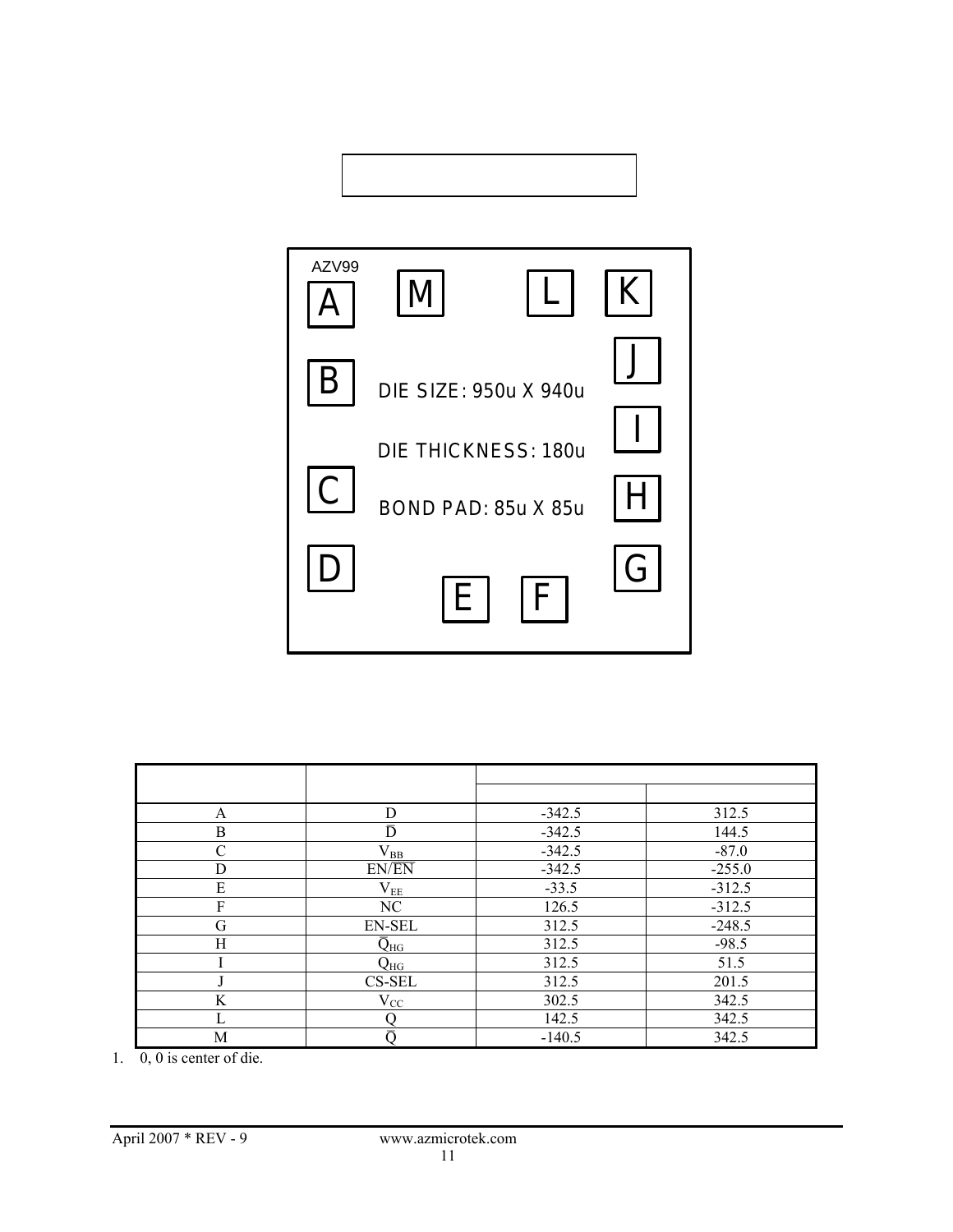# **PACKAGE DIAGRAM MLP 16**

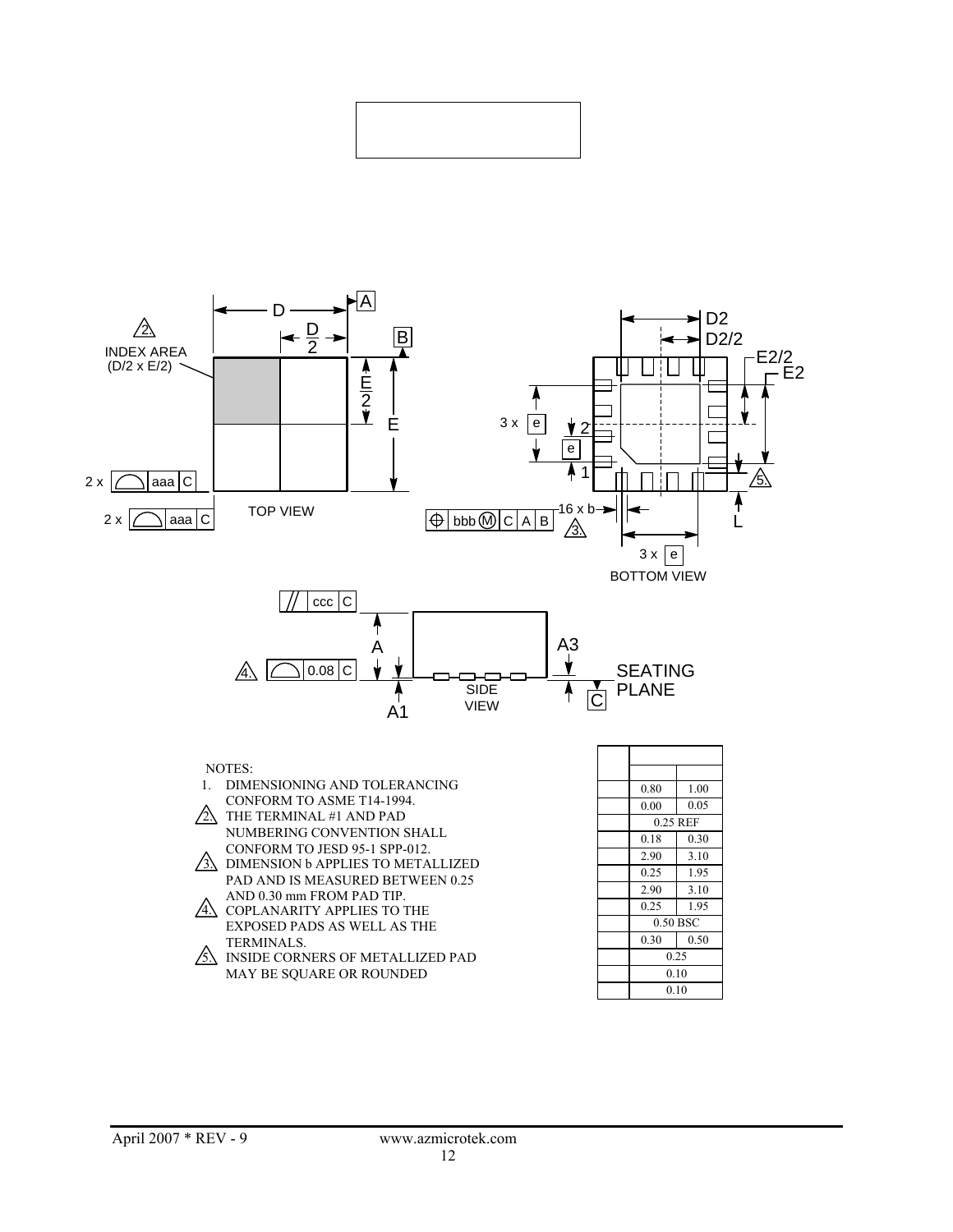





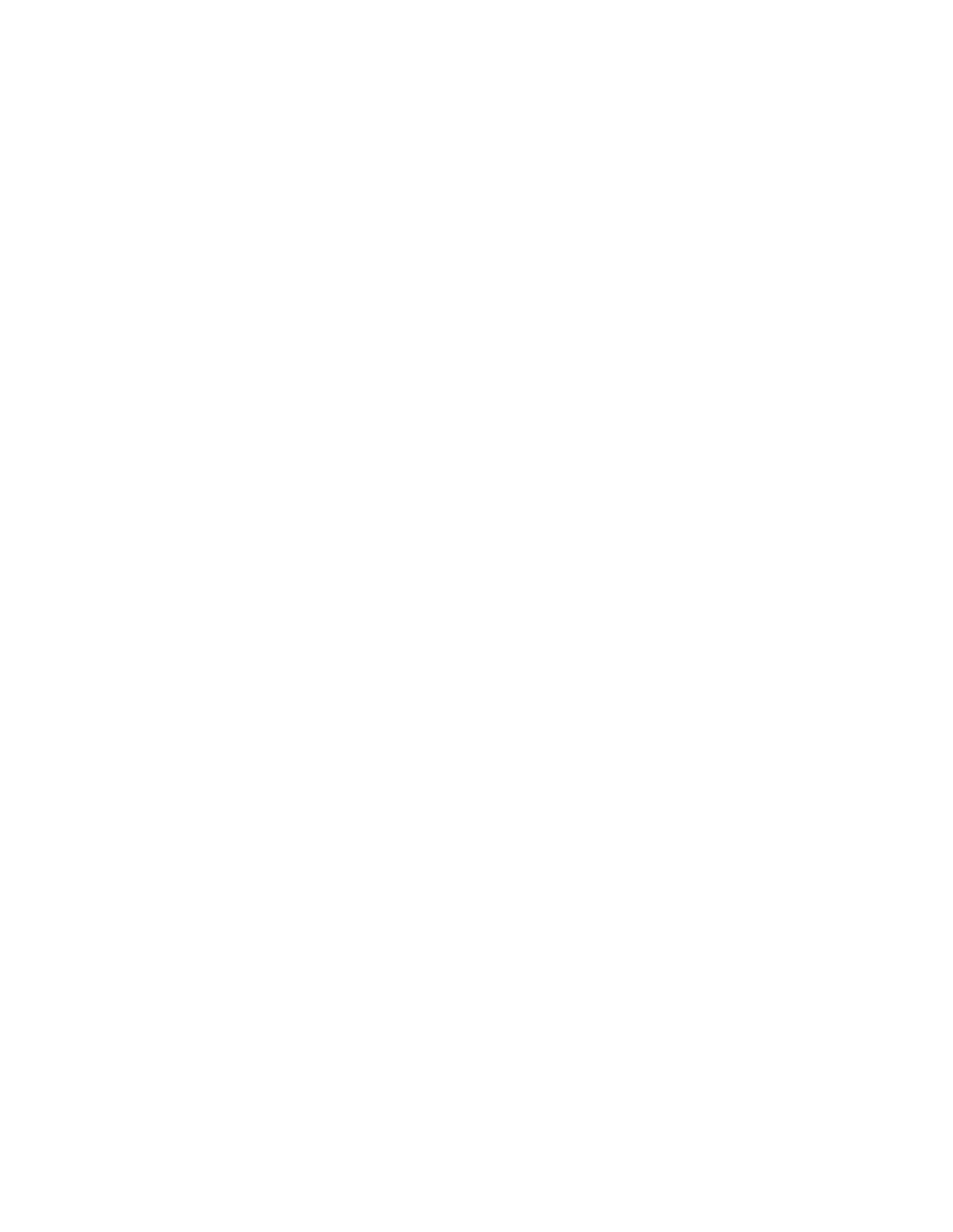### **PACKAGE DIAGRAM TSSOP 8**









NOTES:

- 1. DIMENSIONS D AND E DO NOT INCLUDE MOLD PROTRUSION.
- 2. MAXIMUM MOLD PROTRUSION FOR D IS 0.15mm.
- 3. MAXIMUM MOLD PROTRUSION FOR E IS 0.25mm.

|                                                  | <b>MILLIMETERS</b> |            |
|--------------------------------------------------|--------------------|------------|
| DIM                                              | MIN                | <b>MAX</b> |
| A                                                |                    | 1.10       |
| $A_1$                                            | 0.05               | 0.15       |
| $A_2$                                            | 0.80               | 0.95       |
| $A_3$                                            | 0.25               |            |
| $\overline{\mathbf{b}}_{\underline{\mathbf{p}}}$ | 0.25               | 0.45       |
| $\mathbf c$                                      | 0.15               | 0.28       |
| D                                                | 2.90               | 3.10       |
| E                                                | 2.90               | 3.10       |
| e                                                | 0.65               |            |
| $H_E$                                            | 4.70               | 5.10       |
| $\mathbf{L}$                                     | 0.94               |            |
| $L_{p}$                                          | 0.40               | 0.70       |
| $\overline{\mathbf{v}}$                          | 0.10               |            |
| W                                                | 0.10               |            |
| $\overline{\mathbf{y}}$                          | 0.10               |            |
| $\overline{\mathbf{z}}$                          | 0.35               | 0.70       |
| θ                                                | $0^{\rm O}$        | $6^\circ$  |